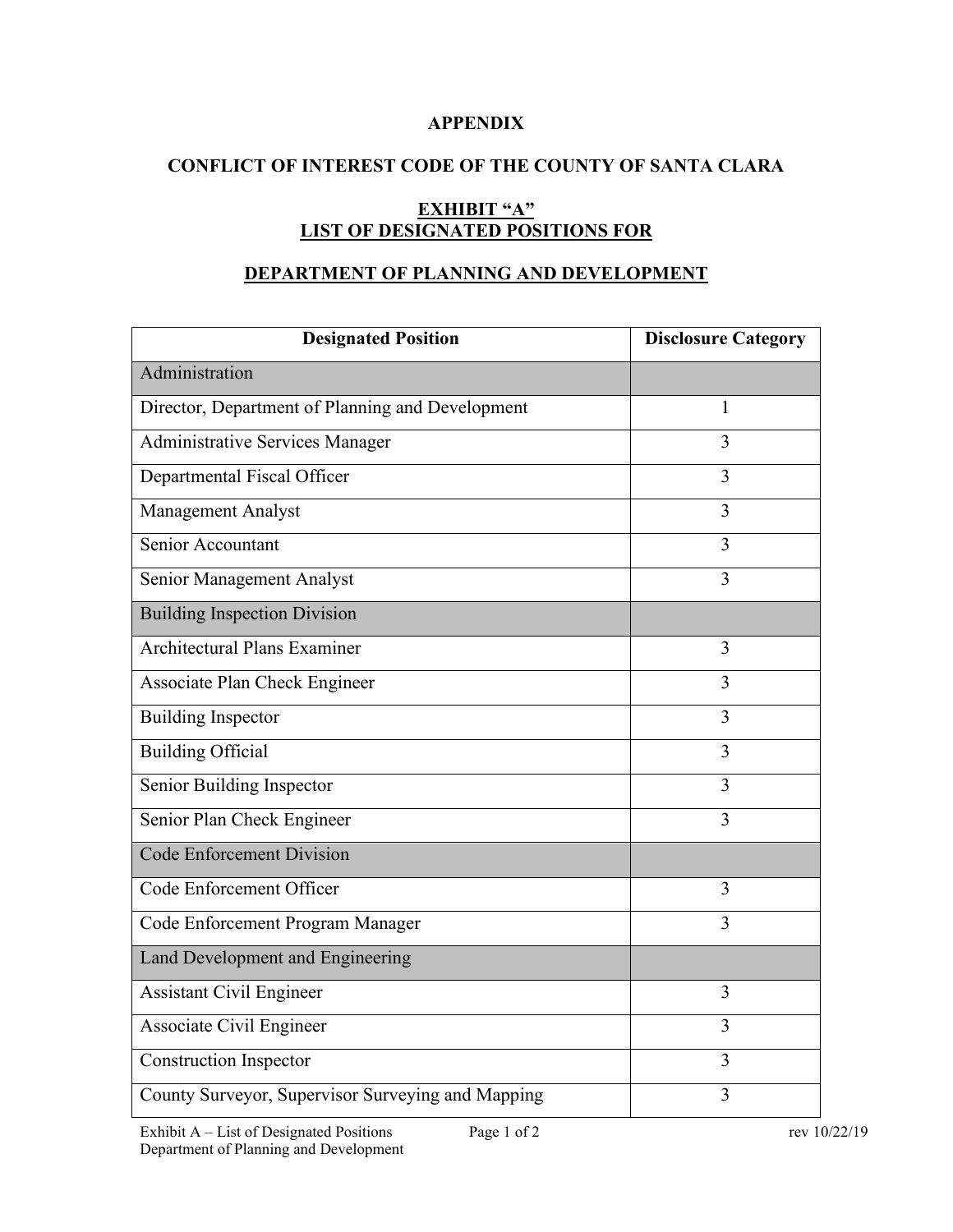| <b>Designated Position</b>                    | <b>Disclosure Category</b> |
|-----------------------------------------------|----------------------------|
| Engineering Technician III, LDE               | 3                          |
| Field Survey Technician                       | 3                          |
| Junior Civil Engineer                         | 3                          |
| Land Surveyor                                 | 3                          |
| Principal Development Services Engineer       | 3                          |
| Principal Development Services Inspector      | 3                          |
| Senior Civil Engineer                         | 3                          |
| Senior Construction Inspector                 | 3                          |
| <b>Supervising Construction Inspector</b>     | 3                          |
| Permit Center                                 |                            |
| Permit Center Manager                         | 3                          |
| <b>Planning Division</b>                      |                            |
| <b>Assistant Planner</b>                      | 3                          |
| <b>Associate Planner</b>                      | 3                          |
| <b>Engineering Geologist</b>                  | 3                          |
| Engineering Technician III, Planning          | 3                          |
| Geographic Information Systems Analyst        | 3                          |
| <b>Planning Manager</b>                       | 3                          |
| Principal Planner                             | $\overline{3}$             |
| Senior Geographic Information Systems Analyst | 3                          |
| Senior Planner                                | 3                          |
| Applicable to Entire Department               |                            |
| Consultant                                    | $\overline{2}$             |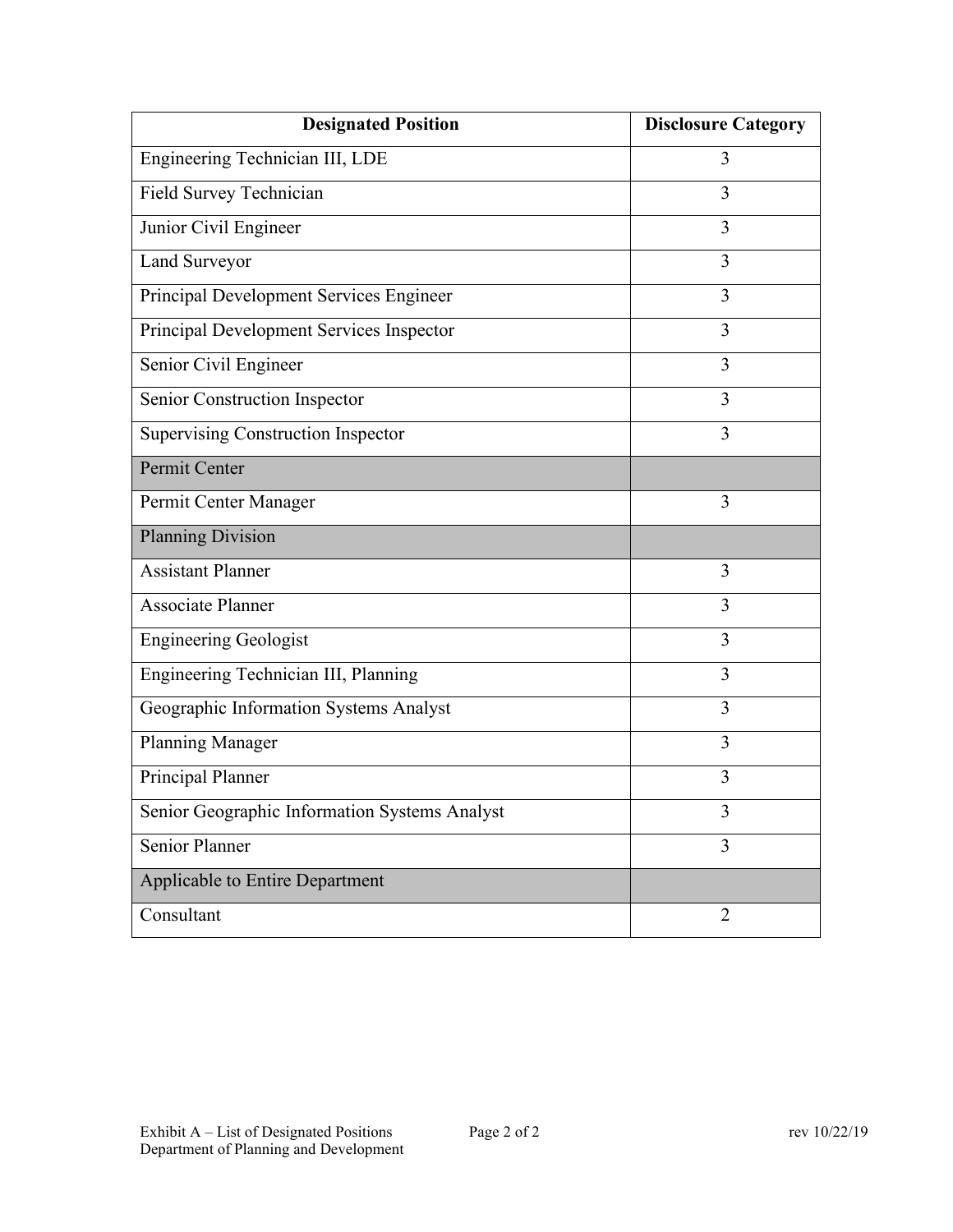#### **APPENDIX**

### **CONFLICT OF INTEREST CODE OF THE COUNTY OF SANTA CLARA**

### **EXHIBIT "B" DISCLOSURE CATEGORIES FOR**

# **DEPARTMENT OF PLANNING AND DEVELOPMENT**

Pursuant to the County of Santa Clara's Conflict of Interest Code, Disclosure Categories 1 and 2 shall read as follows for all Code Agencies.

**Disclosure Category 1:** Persons in this category shall disclose:

(1) all investments in, business positions in, and income (including gifts, loans and travel payments) from:

(a) all sources that provide, plan to provide, or have provided in the last two years, facilities, goods, software, hardware, or related technology, equipment, vehicles, machinery or services, including training or consulting services, to the County;

(b) all sources that are subject to the regulatory, monitoring, investigatory, enforcement, valuation, certification, permit or licensing authority of, or have an application for a license, permit or certificate pending before, the County;

(c) all sources that receive, are planning to apply to receive, or have received in the last two years, grants or other monies from or through the County; and sources that receive referrals to provide assessments and/or treatments that are required or recommended by the County; and

(2) all interests in real property in the County of Santa Clara located entirely or partly within the County, or within two miles of County boundaries, or of any land owned or used by the County.

**Disclosure Category 2**: Each Consultant shall disclose: (1) all investments in, business positions in, and income (including gifts, loans and travel payments) from: (a) all sources that provide, plan to provide, or have provided in the last two years, facilities, goods, software, hardware, or related technology, equipment, vehicles, machinery or services, including training or consulting services, to the County; (b) all sources that are subject to the regulatory, monitoring, investigatory, enforcement, valuation, certification, permit or licensing authority of, or have an application for a license, permit or certificate pending before, the County; (c) all sources that receive, are planning to apply to receive, or have received in the last two years, grants or other monies from or through the County; and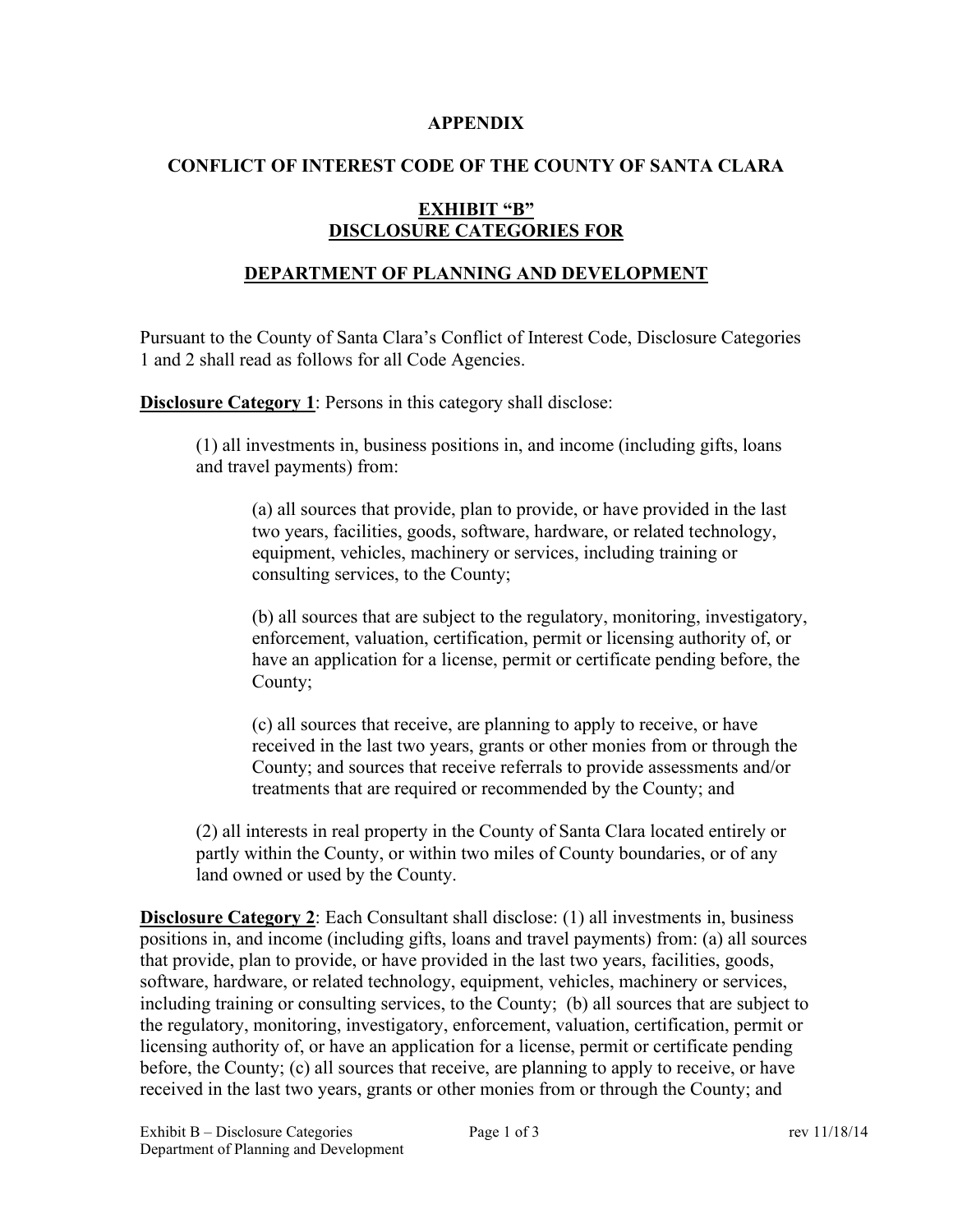sources that receive referrals to provide assessments and/or treatments that are required or recommended by the County; and (2) all interests in real property in the County of Santa Clara located entirely or partly within the County, or within two miles of County boundaries, or of any land owned or used by the County, subject to the following limitation: the Code Agency for which a consultant works may determine in writing, following approval by County Counsel as to form and legality, that the particular consultant is hired to perform a range of duties that is limited in scope and, thus, is not required to comply with the full disclosure requirements described above, but instead must comply with more tailored disclosure requirements specific to that consultant. Such a determination shall include a description of the consultant's duties and, based upon that description, a statement of the extent of disclosure requirements.

In addition to the above two categories, the Department of Planning and Development shall have the following categories:

**Disclosure Category 3:** Persons in this category shall disclose:

(1) all investments in, business positions in, and income (including gifts, loans and travel payments) from:

(a) all sources that provide, plan to provide, or have provided in the last two years, facilities, goods, software, hardware, or related technology, equipment, vehicles, machinery or services, including training or consulting services, to the Department of Planning and Development;

(b) all sources that are subject to the regulatory, monitoring, investigatory, enforcement, permit or licensing authority of, or have an application for a license or permit pending before, the Department of Planning and Development;

(c) all sources that receive, are planning to apply to receive, or have received in the last two years, grants or other monies (i) from or through the Department of Planning and Development, or (ii) from or through the County related to the work of the Department of Planning and Development; and

(2) all interests in real property in the County of Santa Clara located entirely or partly within the County, or within two miles of County boundaries, or of any land owned or used by the County.